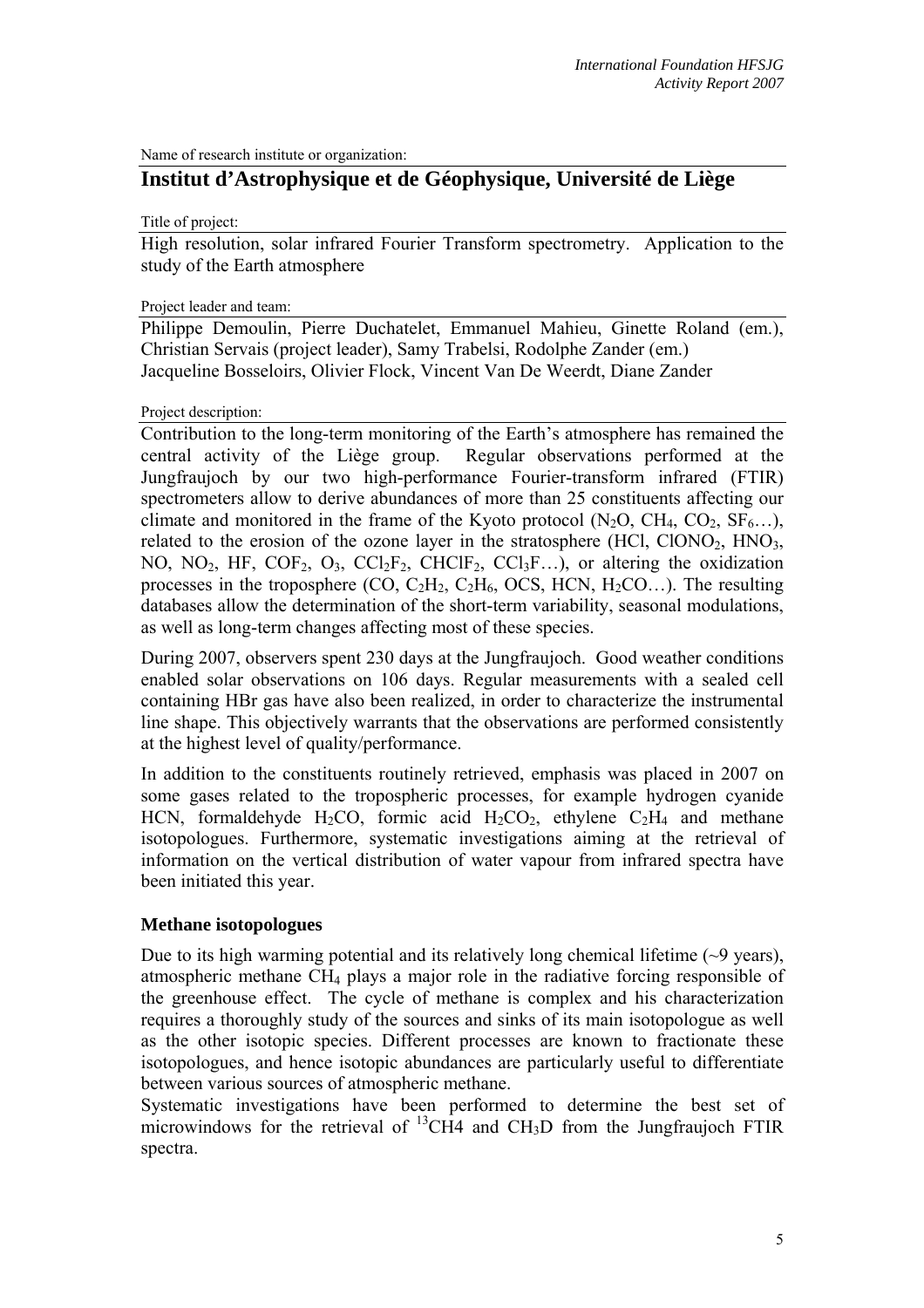The selected  ${}^{13}CH_4$  absorption features are located in two different spectral regions: around 1234 cm<sup>-1</sup> and from 2817 to 2926 cm<sup>-1</sup>. They allow to derive total columns of  $^{13}$ CH<sub>4</sub>, as well as partial columns between 3.58 and 14 km.

For CH<sub>3</sub>D retrievals, four microwindows, ranging from 2950 to 3090 cm<sup>-1</sup>, have been selected. They are fitted together to increase the collected information. This multiwindows approach has been compared with a multi-spectra approach, i.e. using only one micro-window, but fitting simultaneously several spectra recorded on the same day and at the same spectral resolution, also to increase the information content. The multi-microwindows strategy provides slightly more vertical information.

Preliminary results of the retrievals of these methane isotopologues are displayed in Figure 1 and 2.



Figure 1. Comparison of  ${}^{13}CH_4$  partial columns between 3.58 and 14 km, derived for the period January 2005 to August 2006 from two different spectral regions: one line around 1234.2 cm<sup>-1</sup> ("MCT", light blue dots) and 7 lines from 2817 to 2926 cm<sup>-1</sup> ("InSb", yellow triangles). The relative differences (top panel,  $100*(MCT-InSb)/InSb$ ) reveal a significant mean bias close to 4 % between both  ${}^{13}CH_4$  partial columns time series, probably arising from inconsistencies in spectroscopic parameters.

### Ethylene  $(C_2H_4)$

Ethylene originates from a variety of anthropogenic (e.g. cars in urban areas) and natural (e.g. plants, volcanoes, forest fires) sources. Given its very short chemical lifetime combined with weak infrared absorption,  $C_2H_4$  detection is difficult from FTIR spectra, in particular at a remote high-altitude site like the Jungfraujoch. However, during special events, e.g. under enhanced biomass burning, it is possible to clearly see ethylene absorptions in our spectra. Figure 3 presents such an example of ethylene enhancement above the Jungfraujoch, with an atmospheric contents more than 4 times the normal value.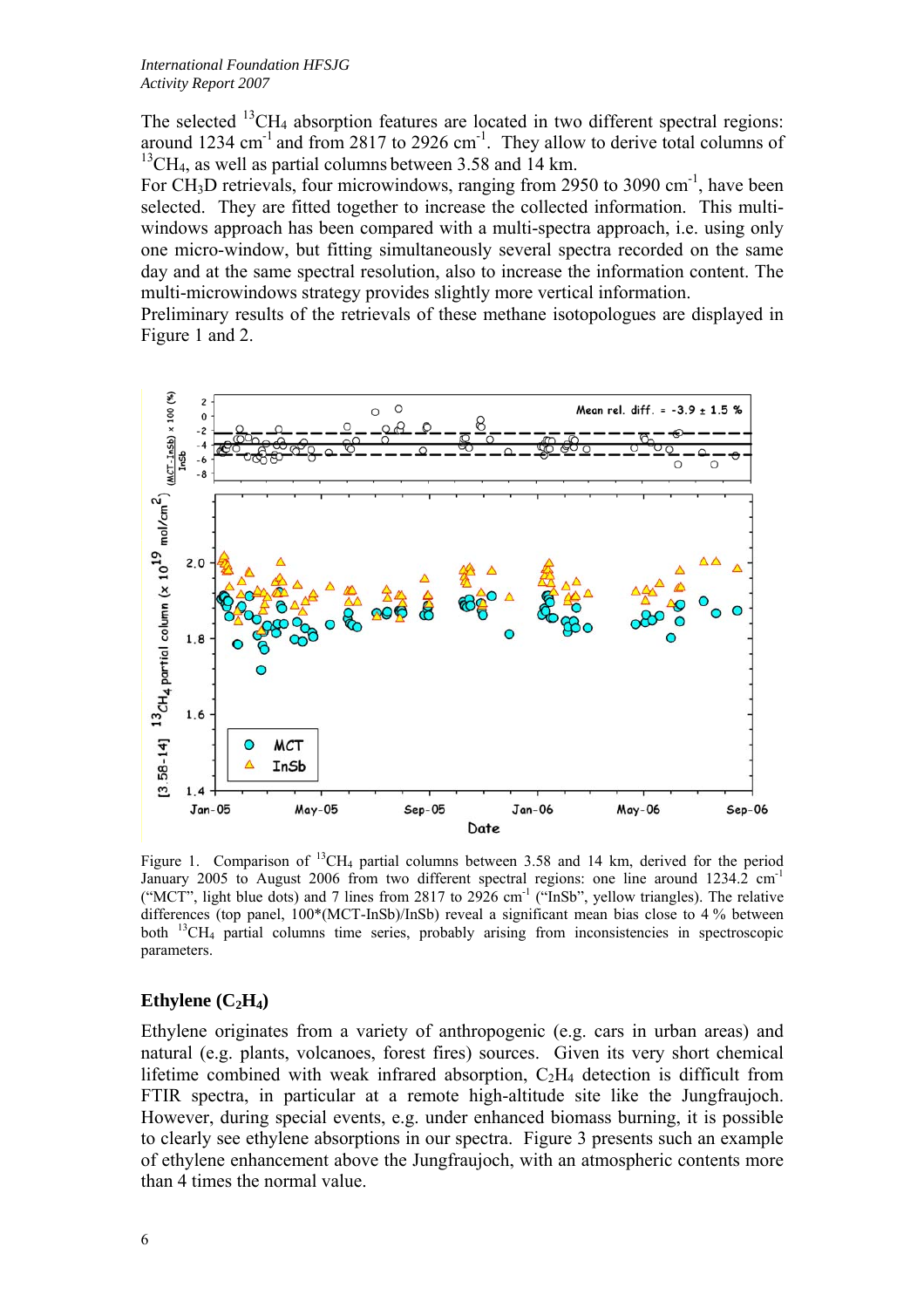

Figure 2. Daily means CH3D total columns above Jungfraujoch for the year 2005, derived from the multi-microwindows approach [four microwindows, ranging from 2950 to 3090 cm<sup>-1</sup>] (light blue dots) and from the multi-spectra approach [one microwindow around 3070.9 cm<sup>-1</sup>; simultaneous fitting of several spectra recorded on the same day and at the same spectral resolution] (yellow triangles). The multi-microwindows strategy provides slightly more vertical information. Only FTIR spectra recorded at solar zenith angles between 70 and 80° have been analyzed here. Relative differences between the two retrieval strategies are plotted in the upper panel. A slight significant relative difference of  $1.5 \pm 1.5$ 1.0 % can be noticed, with the multi-microwindows approach giving higher abundances.

#### **Water vapour**

In the frame of  $GAW-CH<sup>1</sup>$  and  $AGACC<sup>2</sup>$  projects, preliminary investigations have been performed to derive total and partial vertical abundances of water vapour from Jungfraujoch infrared solar observations, including historical atmospheric spectra recorded with a grating spectrometer from the 1968 to the late 80s. To retrieve water vapour from the FTIR spectra, more than 60 microwindows, encompassing one or several H<sub>2</sub>O lines and located in spectral regions ranging from 700 to 4300 cm<sup>-1</sup>, have been selected and tested to develop a robust fitting strategy. At this stage, averaging kernels analysis indicates a quite good sensitivity from the altitude site (3.58 km) up to 11 km. We hope to derive 3 to 4 independent pieces of information on the water vertical profile. In the most favorable cases, the sensitivity range may extend up to 15 km.

Investigation of micro-windows containing water vapour isotopologues  $(H_2$ <sup>17</sup>O,  $H_2$ <sup>18</sup>O and HDO) has also started. The analysis of the atmospheric isotopologic water vapour composition provides valuable information on many climate, chemical and atmospheric circulation processes.

1

<sup>&</sup>lt;sup>1</sup> Swiss Global Atmosphere Watch

<sup>&</sup>lt;sup>2</sup> Belgian Advanced exploitation of Ground-based measurements for Atmospheric Chemistry and Climate Applications, http://www.oma.be/AGACC/Home.html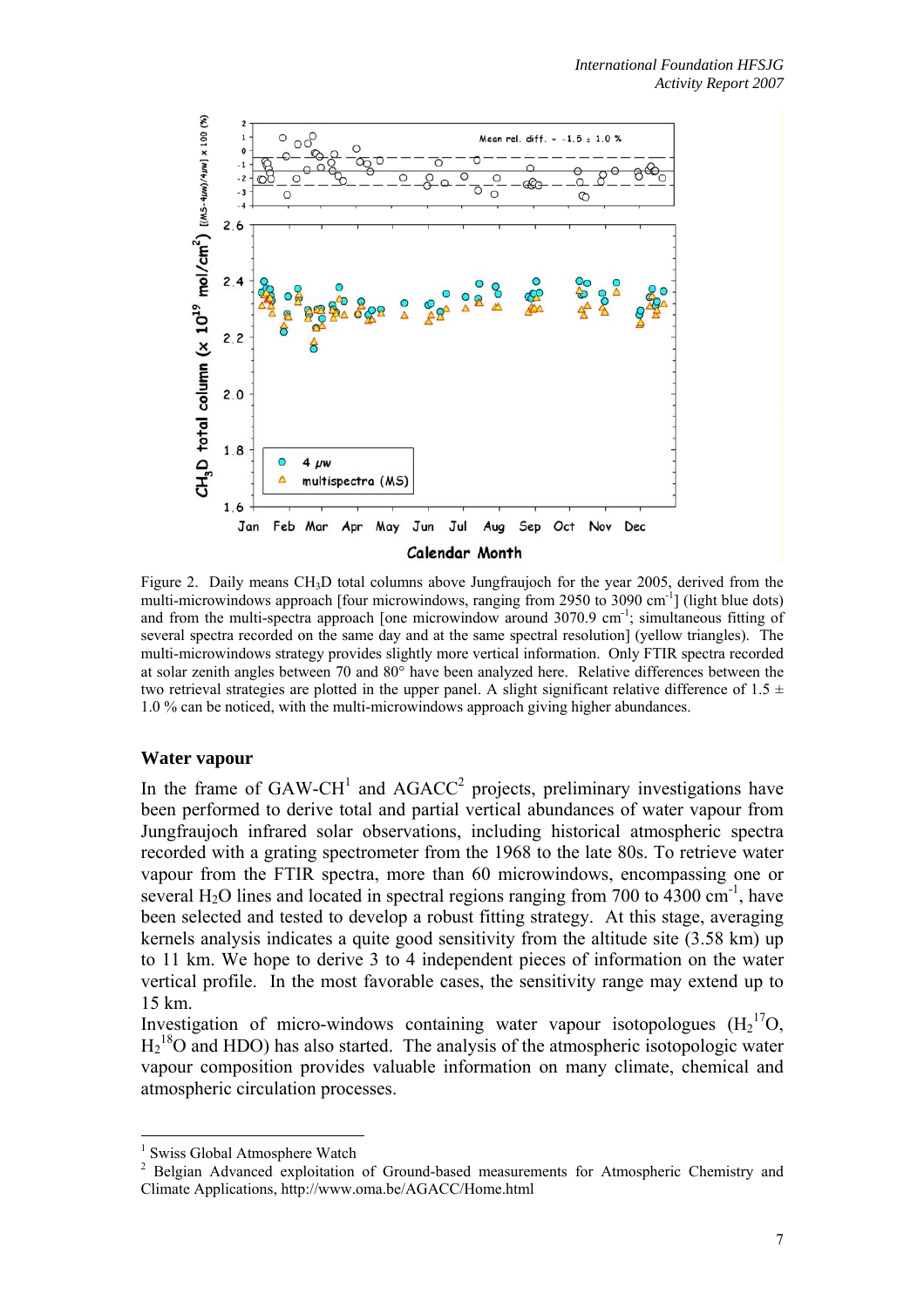

Figure 3. Example of detection of ethylene  $(C_2H_4)$  enhancement above the Jungfraujoch. The blue curve shows a spectrum recorded in January 1998 at a zenith angle of 89.8°, where the ethylene absorption is clearly visible (grey arrow). Four days later, another FTIR spectrum (red curve), obtained under similar geometric conditions, corresponds to background atmospheric ethylene contents. A total column of  $1.18 \times 10^{15}$  molec./cm<sup>2</sup> was retrieved in the first case, i.e. about four times larger than the mean total column value of 2.64  $10^{14}$  molec./cm<sup>2</sup> derived for 1998.

### **Comparison with ACE-FTS measurements**

In support of the validation of the Canadian ACE-FTS spectrometer, flying onboard the SCISAT-1 satellite, specific observational campaigns have again been organized at the Jungfraujoch in 2007, to record as many coincident measurements as possible. Amongst the 38 occultations of ACE-FTS that occurred in 2007 in the vicinity of Jungfraujoch (closer than 1000 km), we succeeded in obtaining coincident measurements for 13 of them.

Besides specific ongoing validation efforts, we have compared the abundance of different gases retrieved from the Jungfraujoch spectra with ACE-FTS data. One of these gases is hydrogen cyanide (HCN), for which we recently developed a new retrieval strategy, using simultaneously five HCN lines and specific microwindows for the proper simulation of water vapour absorptions (the major interference in the fitted microwindows, even at the high-altitude site of the Jungfraujoch). Our HCN retrievals provide good sensitivity up to 20 km, thus permitting comparisons with the ACE-FTS measurements in the upper troposphere and lower stratosphere. Figure 4 shows such a comparison, for 117 occultations recorded between March 2004 and May 2007. The two data sets are in excellent agreement in terms of absolute value, amplitude and phase of the seasonal modulation.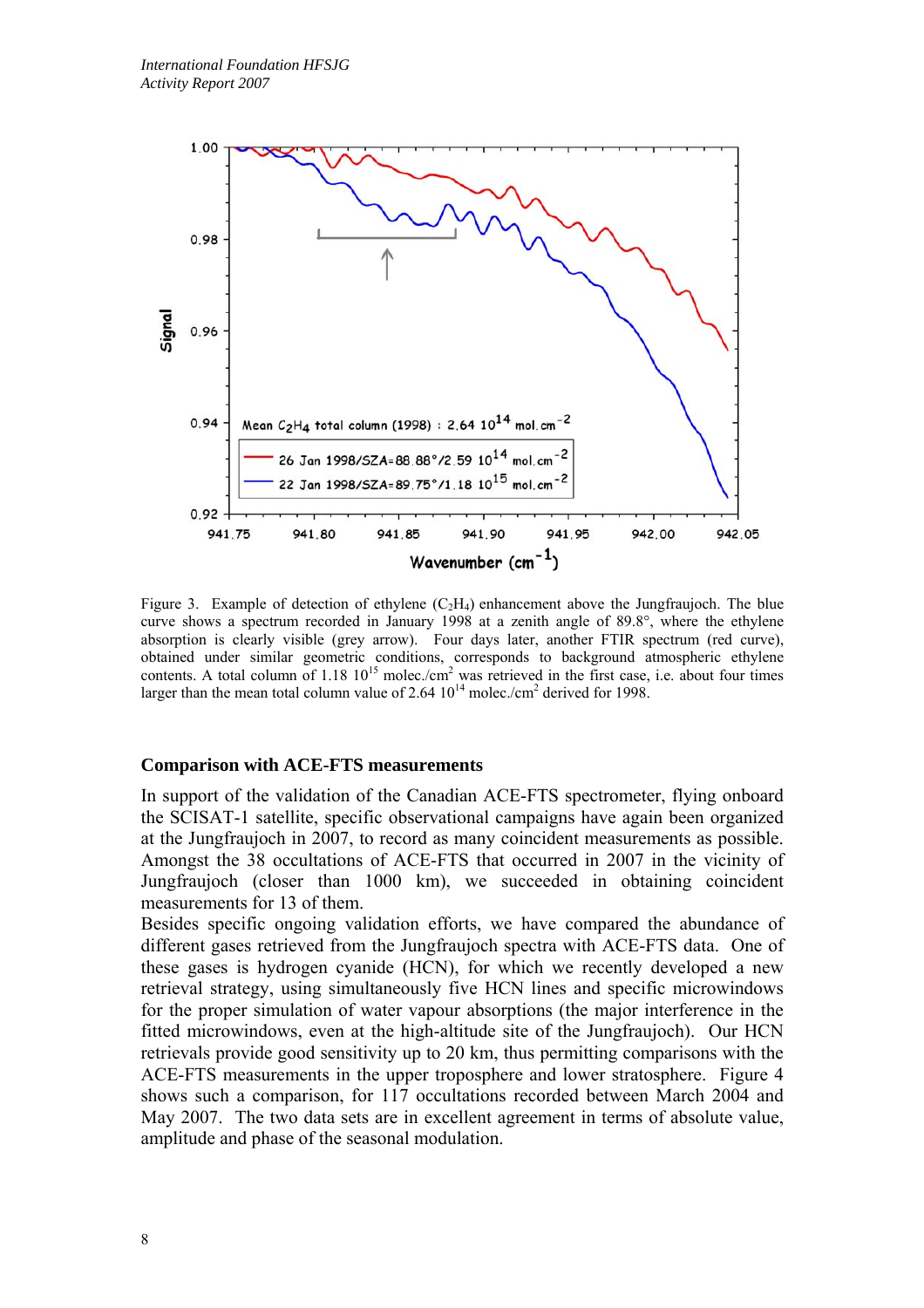

Figure 4. Comparison of HCN partial columns retrieved from Jungfraujoch spectra (black dots) or by ACE-FTS satellite instrument (red dots), for a similar altitude range (7-20 km for Jungfraujoch and 7- 21 km for ACE). The 117 occultations from the ACE instrument were recorded between March 2004 and May 2007 in the 41-51ºN latitudinal belt. Green circles show the Jungfraujoch a priori partial columns (i.e. the starting point for the retrieval procedure).

# **OMI validation**

We are also participating to the validation of the OMI (Ozone Monitoring Instrument) experiment, flying on board the NASA Aura satellite. For that reason, we regularly measure formaldehyde  $(H_2CO)$  – one of the OMI products – at the Jungfraujoch, thanks to a dedicated optical filter. During 2007, 349 formaldehyde spectra were recorded. Although the infrared  $H_2CO$  absorption is extremely weak, the quality of the FTIR spectra is sufficient to deduce the formaldehyde column with a single measurement precision estimated to about 10  $\%$  and H<sub>2</sub>CO is now becoming a standard product provided by our group.

### **Aura / IRWG campaign**

<u>.</u>

In support of the validation of the 4 remote-sounding instruments aboard the NASA Aura satellite (MLS, TES, HIRDLS and OMI, http://aura.gsfc.nasa.gov/instruments/), we participated in the 2007 NDACC/IRWG<sup>3</sup> - Aura intercomparison campaign, which took place from 15 August to 15 September 2007. During this period, we obtained 383 spectra at the Jungfraujoch, recorded over 19 days. Vertical volume mixing ratio profiles of  $O_3$ , HNO<sub>3</sub> and CO and the total column of  $O_3$  will be compared with Aura instruments measurements.

<sup>&</sup>lt;sup>3</sup> InfraRed Working Group of the Network for the Detection of Atmospheric Composition Change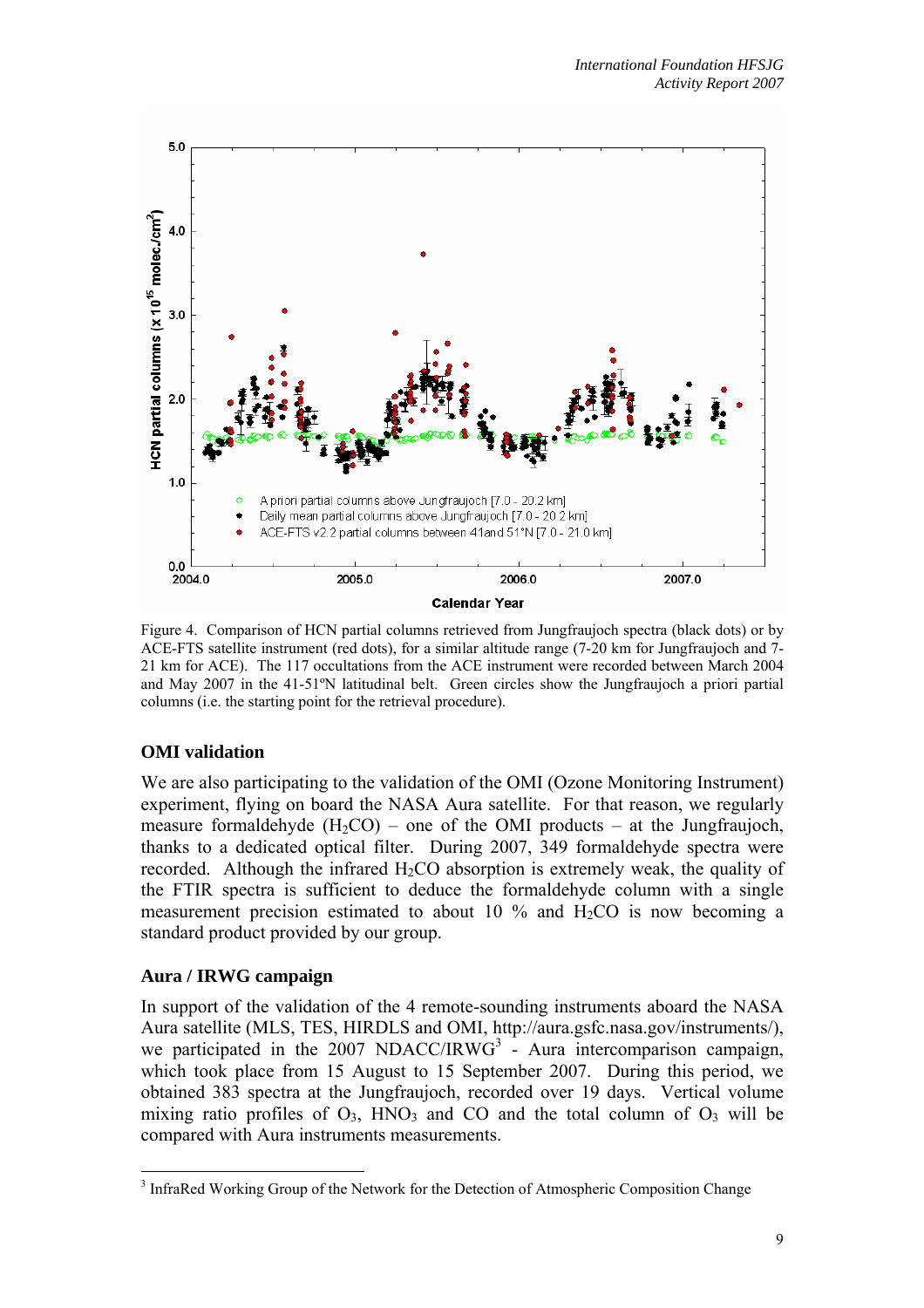#### Key words:

Earth atmosphere, climate change, greenhouse gases, ozone layer, long-term monitoring, infrared spectroscopy

#### Internet data bases:

ftp://ftp.cpc.ncep.noaa.gov/ndacc/, http://www.nilu.no/nadir/

#### Collaborating partners/networks:

Main collaborations: IASB (Institut d'Aéronomie Spatiale de Belgique) / NDACC (Network for the Detection of Atmospheric Composition Change, previously NDSC; http://www.ndacc.org/) / GAW-CH / partners of the EC-project HYMN (http://www.knmi.nl/ samenw/hymn/) and GEOMON (http://geomon.ipsl.jussieu.fr/) / NASA Langley Research Center / ACE science team / NASA JPL / University of Oslo / EMPA / University of Leeds / IMK (Forschungszentrum Karlsruhe) / satellite experiments: IASI, AURA, OMI, ACE, ENVISAT / …

Scientific publications and public outreach 2007:

### **Refereed journal articles**

Clerbaux, C., M. George, S. Turquety, K. A. Walker, B. Barret, P. Bernath, C. Boone, T. Borsdorff, J. P. Cammas, V. Catoire, M. Coffey, P.-F. Coheur, M. Deeter, M. De Mazière, J. Drummond, P. Duchatelet, E. Dupuy, R. de Zafra, F. Eddounia, D. P. Edwards, L. Emmons, B. Funke, J. Gille, D. W. T. Griffith, J. Hannigan, F. Hase, M. Höpfner, N. Jones, A. Kagawa, Y. Kasai, I. Kramer, E. Le Flochmoën, N. J. Livesey, M. López-Puertas, M. Luo, E. Mahieu, D. Murtagh, Ph. Nédélec, A. Pazmino, H. Pumphrey, P. Ricaud, C. P. Rinsland, C. Robert, M. Schneider, C. Senten, G. Stiller, A. Strandberg, K. Strong, R. Sussmann, V. Thouret, J. Urban and A. Wiacek, CO measurements from the ACE-FTS satellite instrument: data analysis and validation using ground-based, airborne and spaceborne observations, Atmos. Chem. Phys. Discuss., 7, 15277-15340, 2007.

Cortesi, U., J.C. Lambert, C. De Clercq, G. Bianchini, T. Blumenstock, A. Bracher, E. Castelli, V. Catoire, K.V. Chance, M. De Mazière, P. Demoulin, S. Godin-Beekmann, N. Jones, K. Jucks, C. Keim, T. Kerzenmacher, H. Kuellmann, J. Kuttippurath, M. Iarlori, G.Y. Liu, Y. Liu, I.S. McDermid, Y.J. Meijer, F. Mencaraglia, S. Mikuteit, H. Oelhaf, C. Piccolo, M. Pirre, P. Raspollini, F. Ravegnani, W.J. Reburn, G. Redaelli, J.J. Remedios, H. Sembhi, D. Smale, T. Steck, A. Taddei, C. Varotsos, C. Vigouroux, A. Waterfall, G. Wetzel and S. Wood, Geophysical validation of MIPAS-ENVISAT operational ozone data, Atmos. Chem. Phys., 7, 4807-4867, 2007.

De Mazière, M., C. Vigouroux, P. F. Bernath, P. Baron, T. Blumenstock, C. Boone, C. Brogniez, V. Catoire, M. Coffey, P. Duchatelet, D. Griffith, J. Hannigan, Y. Kasai, I. Kramer, N. Jones, E. Mahieu, G. L. Manney, C. Piccolo, C. Randall, C. Robert, C. Senten, K. Strong, J. Taylor, C. Tétard, K. A. Walker and S. Wood, Validation of ACE-FTS v2.2 methane profiles from the upper troposphere to lower mesosphere, Atmos. Chem. Phys. Discuss., 7, 17975-18014, 2007.

Gardiner, T., A. Forbes, P. Woods, M. De Mazière, C. Vigouroux, E. Mahieu, P. Demoulin, V. Velazco, J. Notholt, T. Blumenstock, F. Hase, I. Kramer, R. Sussman, W. Stremme, J. Mellqvist, A. Strandberg, K. Ellingsen and M. Gauss, Method for evaluating trends in greenhouse gases from ground-based remote FTIR measurements over Europe, Atmos. Chem. Phys. Discuss., 7, 15781-15803, 2007.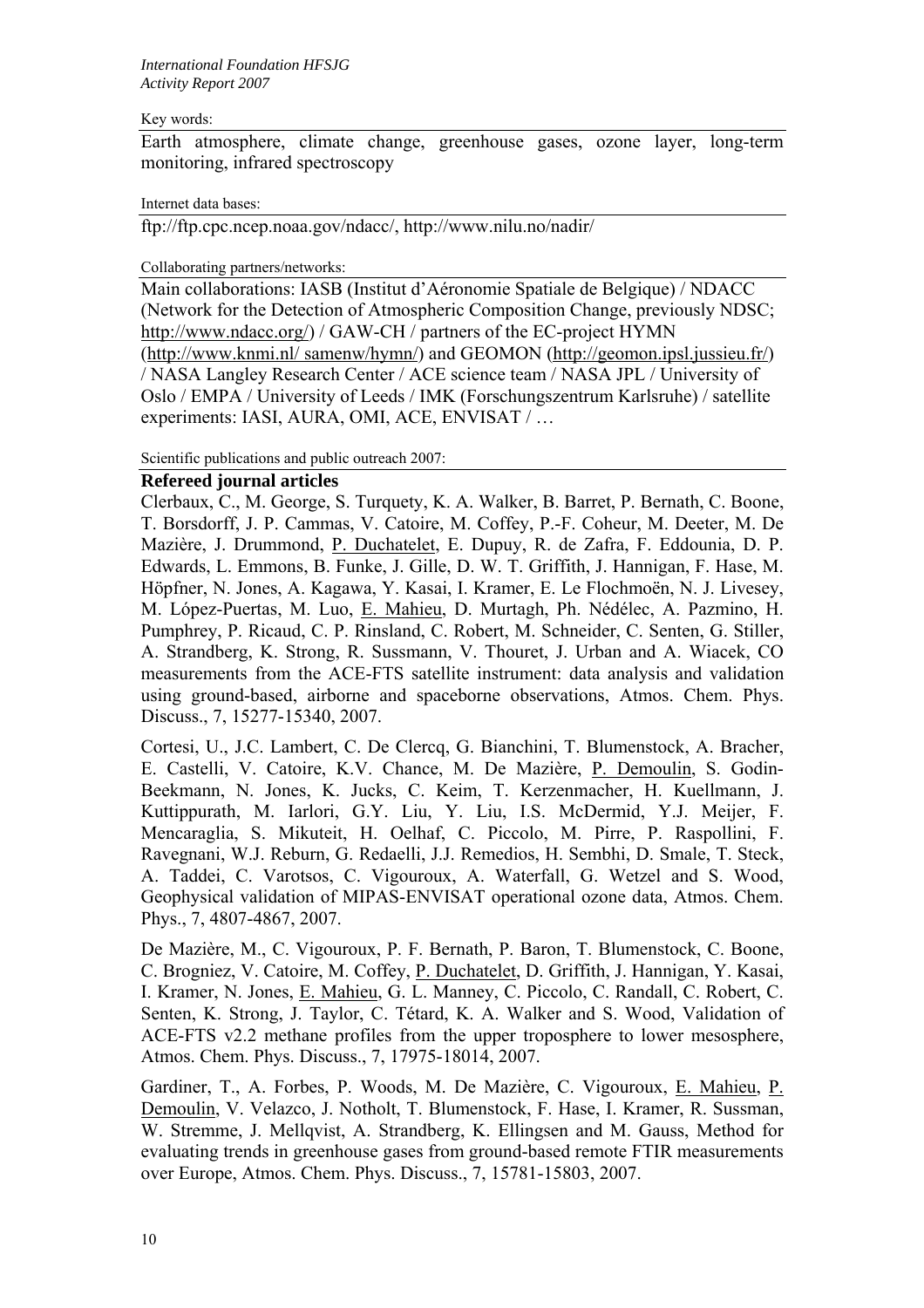Goldman, A., R.H. Tipping, Q. Ma, C.D. Boone, P.F. Bernath, P. Demoulin, F. Hase, M. Schneider, J.W. Hannigan, M.T. Coffey and C.P. Rinsland, On the line parameters for the  $X^1\Sigma^+_{g}$  (1-0) infrared quadrupolar transitions of <sup>14</sup>N<sub>2</sub>, J. Quant. Spectrosc. Radiat. Transfer, 103, 168-174, 2007.

Höpfner, M., T. von Clarmann, H. Fischer, B. Funke, N. Glatthor, U. Grabowski, S. Kellmann, M. Kiefer, A. Linden, M. Milz, T. Steck, G.P. Stiller, P. Bernath, C. E. Blom, Th. Blumenstock, C. Boone, K. Chance, M.T. Coffey, F. Friedl-Vallon, D. Griffith, J.W. Hannigan, F. Hase, N. Jones, K.W. Jucks, C. Keim, A. Kleinert, W. Kouker, G.Y. Liu, E. Mahieu, J. Mellqvist, S. Mikuteit, J. Notholt, H. Oelhaf, C. Piesch, T. Reddmann, R. Ruhnke, M. Schneider, A. Strandberg, G. Toon, K.A.Walker, T. Warneke, G. Wetzel, S. Wood and R. Zander, Validation of MIPAS ClONO2 measurements, Atmos. Chem. Phys., 7, 257-281, 2007.

Payan, S., C. Camy-Peyret, H. Oelhaf, G. Wetzel, G. Maucher, C. Keim, M.Pirre, N. Huret, A. Engel, M. C. Volk, H. Kuellmann, J. Kuttippurath, U.Cortesi, G. Bianchini, F. Mencaraglia, P. Raspollini, G. Redaelli, C.Vigouroux, M. De Mazière, S. Mikuteit, T. Blumenstock, V. Velazco, J.Notholt, M. Mahieu, P. Duchatelet, D. Smale, S. Wood, N. Jones, C.Piccolo, V. Payne, A. Bracher, N. Glatthor, G. Stiller, K. Grunow, P.Jeseck, Y. Te, K. Pfeilsticker and A. Butz, Validation and data characteristics of methane and nitrous oxide profiles observed by MIPAS and processed with Version 4.61 algorithm, Atmos. Chem. Phys. Discuss., 7, 18043-18111, 2007.

Rinsland, C.P., A. Goldman, J.W. Hannigan, S.W. Wood, L.S. Chiou and E. Mahieu, Long-term trends of tropospheric carbon monoxide and hydrogen cyanide from analysis of high resolution infrared solar spectra, J. Quant. Spectrosc. Radiat. Transfer, 104, 40-51, 2007.

Rinsland, C.P., R. Nassar, C.D. Boone, P.F. Bernath, L.S. Chiou, D.K. Weisenstein, E. Mahieu and R. Zander, Spectroscopic detection of COClF in the tropical and midlatitude lower stratosphere, J. Quant. Spectrosc. Radiat. Transfer, 105, 467-475, 2007.

Vigouroux, C., M. De Mazière, Q. Errera, S. Chabrillat, E. Mahieu, P. Duchatelet, S. Wood, D. Smale, S. Mikuteit, T. Blumenstock, F. Hase and N. Jones, Comparisons between ground-based FTIR and MIPAS  $N_2O$  and HNO<sub>3</sub> profiles before and after assimilation in BASCOE, Atmos. Chem. Phys., 7, 377-396, 2007.

Wang, D.Y., M. Höpfner, C.E. Blom, W.E. Ward, H. Fischer, T. Blumenstock, F. Hase, C. Keim, G.Y. Liu, S. Mikuteit, H. Oelhaf, G. Wetzel, U. Cortesi, F. Mencaraglia, G. Bianchini, G. Redaelli, M. Pirre, V. Catoire, N. Huret, C. Vigouroux, M. De Mazière, E. Mahieu, P. Demoulin, S. Wood, D. Smale, N. Jones, H. Nakajima, T. Sugita, J. Urban, D. Murtagh, C.D. Boone, P.F. Bernath, K.A. Walker, J. Kuttippurath, A. Kleinbohl, G. Toon and C. Piccolo, Validation of MIPAS  $HNO<sub>3</sub>$ operational data, Atmos. Chem. Phys., 7, 4905-4934, 2007.

### **Conference papers**

Duchatelet P., E. Mahieu, P. Demoulin, P. Bernath, C. Boone, K. Walker, S. Wood and D. Smale, Determination of  $COF<sub>2</sub>$  vertical distributions above Jungfraujoch by FTIR and multi-spectra fitting, Geophysical Research Abstracts, Vol. 9, 06906, 2007. (http://www.cosis.net/abstracts/EGU2007/06906/EGU2007-J-06906-1.pdf)

Duchatelet P., E. Mahieu, P. Demoulin, M. De Mazière, C. Senten, P. Bernath, C. Boone and K. Walker, Approaches for retrieving abundances of methane isotopologues in the frame of the AGACC project from ground-based FTIR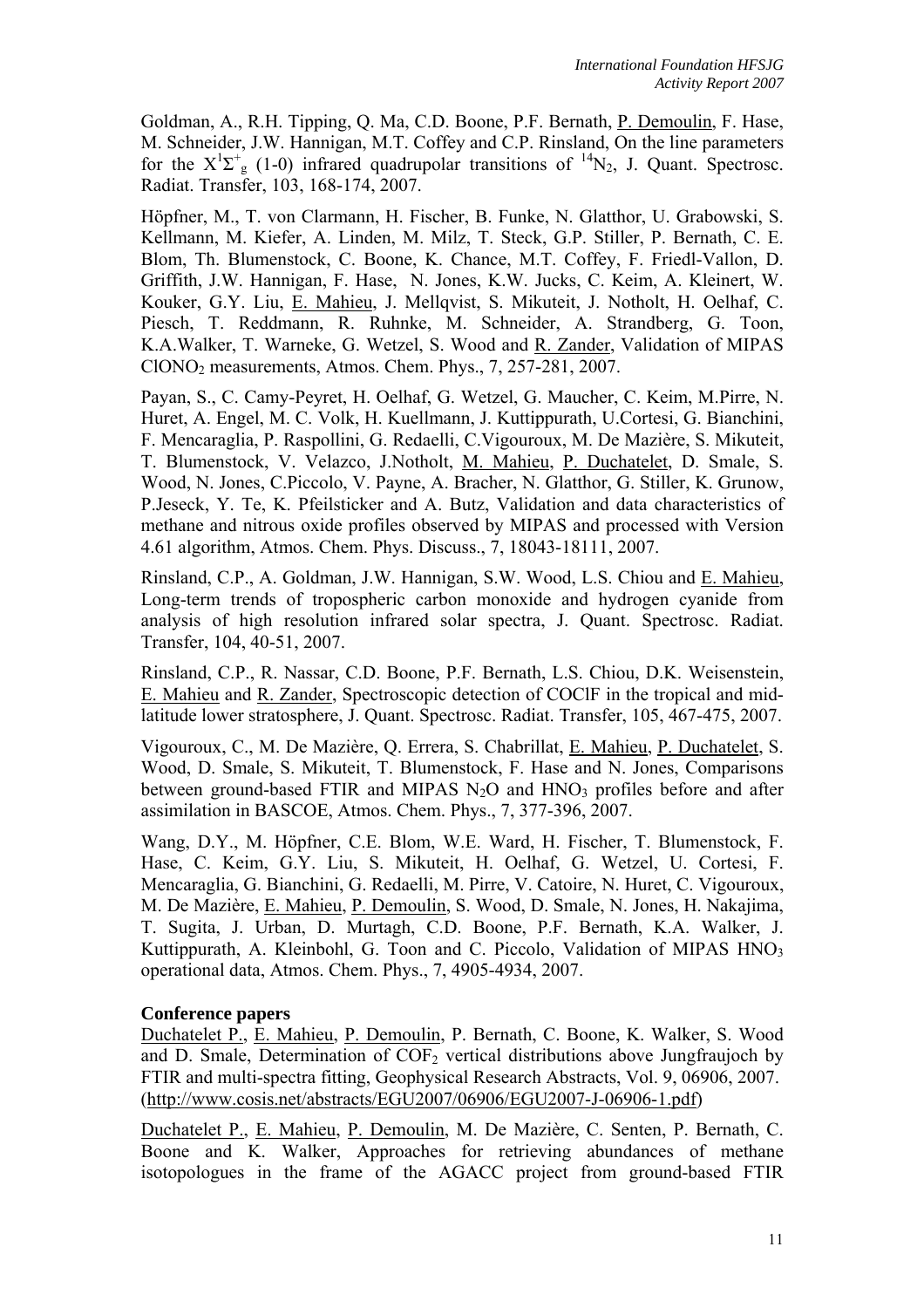*International Foundation HFSJG Activity Report 2007*

observations performed at the Jungfraujoch, Geophysical Research Abstracts, **9**, 06948, 2007.

(http://www.cosis.net/abstracts/EGU2007/06948/EGU2007-J-06948.pdf)

Mahieu E., P. Duchatelet, P. Demoulin, C. Servais, M. De Mazière, C. Senten, C.P. Rinsland, P. Bernath, C.D. Boone and K.A. Walker, Retrievals of HCN from highresolution FTIR solar spectra recorded at the Jungfraujoch station, Geophysical Research Abstracts, **9**, 07059, 2007.

(http://www.cosis.net/abstracts/EGU2007/07059/EGU2007-J-07059.pdf)

Mahieu, E., P. Duchatelet, R. Zander, S.W. Wood, D. Smale, R. Ruhnke, M. Wiehle, C.P. Rinsland and P. Demoulin, Recent evolution of stratospheric inorganic chlorine  $(Cl<sub>v</sub>)$  inferred from long-term ground-based FTIR observations of HCl and ClONO<sub>2</sub>, Geophysical Research Abstracts, **9**, 10392, 2007.

(http://www.cosis.net/abstracts/EGU2007/10392/EGU2007-J-10392.pdf)

Ruhnke, R., Th. Blumenstock, P. Duchatelet, K. Hamann, F. Hase, W. Kouker, I. Kramer, E. Mahieu, S. Mikuteit, J. Notholt, Th. Reddmann, M. Schneider, B.-M. Sinnhuber, R. Sussmann, V. Velazco, T. Warneke and M. Wiehle, Measured and modelled trends of stratospheric Cly and Fy column amounts in the northern hemisphere, Geophysical Research Abstracts, **9**, 07597, 2007. (http://www.cosis.net/abstracts/EGU2007/07597/EGU2007-J-07597.pdf)

Senten C., M. De Mazière, C. Hermans, B. Dils, M. Kruglanski, A. Merlaud, E. Neefs, F. Scolas, A.C. Vandaele, C. Vigouroux, K. Janssens, B. Barret, M. Carleer, P.F. Coheur, S. Fally, J.L. Baray, J. Leveau, J.M. Metzger and E. Mahieu, Groundbased FTIR measurements at Ile de La Réunion: Observations, error analysis and comparisons with satellite data, Geophysical Research Abstracts, **9**, 08640, 2007. (http://www.cosis.net/abstracts/EGU2007/08640/EGU2007-J-08640.pdf)

### **Data books and reports**

Clerbaux, C., D.M. Cunnold, J. Anderson, A. Engel, P.J. Fraser, E. Mahieu, A. Manning, J. Miller, S.A. Montzka, R. Nassar, R. Prinn, S. Reimann, C.P. Rinsland, P. Simmonds, D. Verdonik, R. Weiss, D. Wuebbles and Y. Yokouchi, Long-lived compounds, Chapter 1 of WMO Scientific Assessment of Ozone Depletion: 2006, WMO Report No. 50, 572 pp., World Meteorological Organization, Geneva, Switzerland, 2007.

Dils, B., M. De Mazière, T. Blumenstock, F. Hase, I. Kramer, E. Mahieu, P. Demoulin, P. Duchatelet, J. Mellqvist, A. Strandberg, M. Buchwitz, I. Khlystova, O. Schneising, V. Velazco, J. Notholt, R. Sussmann and W. Stremme, Validation of WFM-DOAS CO and CH4 Scientific Products using Ground-Based FTIR Measurements, in Observing Tropospheric Trace Constituents from Space, ACCENT-TROPOSAT-2 in 2006-7, J. Burrows and P. Borrell, Eds., 263-267, 2007.

Mahieu, E., C. Servais, P. Duchatelet, R. Zander, P. Demoulin, M. De Mazière, C. Senten, K.A. Walker, C.D. Boone, C.P. Rinsland and P. Bernath, Optimisation of retrieval strategies using Jungfraujoch high-resolution FTIR observations for longterm trend studies and satellite validation, in Observing Tropospheric Trace Constituents from Space, ACCENT-TROPOSAT-2 in 2006-7, J. Burrows and P. Borrell, Eds., 280-285, 2007.

Mahieu, E., P. Théate et V. Brahy, La destruction de la couche d'ozone, dans le chapitre 9 du Rapport analytique 2006-2007 sur l'état de l'environnement wallon,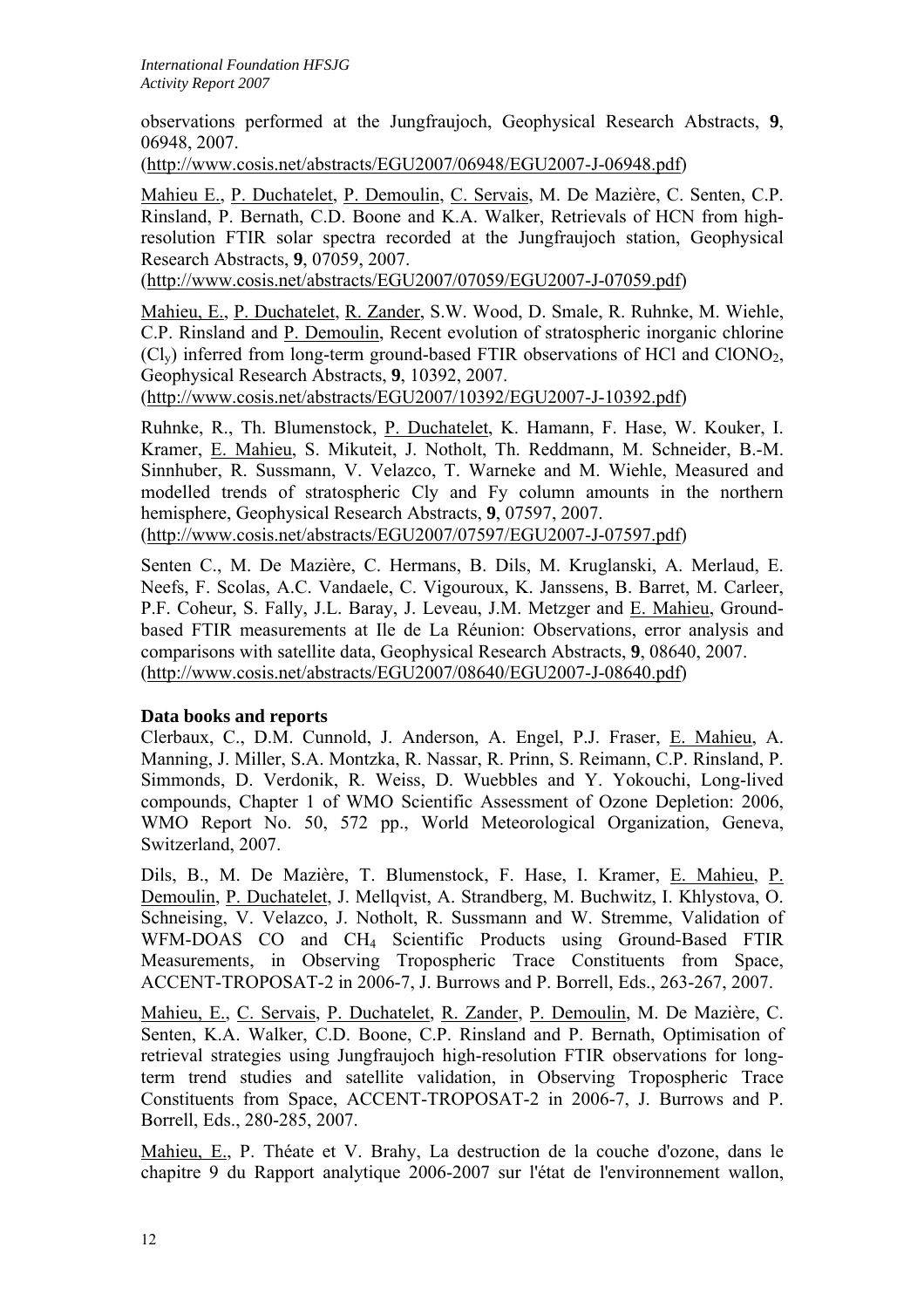316-321, Cellule Etat de l'Environnement Wallon, MRW – DGRNE, D/2007/5322/45, 736p., 2007.

Mahieu, E., R. Zander, P. Demoulin, P. Duchatelet, C. Servais, M. De Mazière and C.P. Rinsland, FTIR Observations at the Jungfraujoch Station for Long-term Monitoring of the Troposphere and Validation of Space-based Sensors, in Measuring Tropospheric Trace Constituents from Space, ACCENT-TROPOSAT-2 in 2005-6, J. Burrows and P. Borrell, Eds., 274-277, 2007.

# **Magazine and Newspapers articles**

"Dernières tendances pour l'ozone", Emmanuel Mahieu, University of Liège monthly magazine "Le 15ème jour du mois", nº 162, March 2007.

# **Radio and television**

"L'avenir sera-t-il caniculaire ?", participation of Emmanuel Mahieu to the "Controverse" debate about human influence over climatic changes, Belgian television RTL-TVI, February 4, 2007

"L'astronome de la Jungfrau", interview of Philippe Demoulin at the Jungfraujoch, by Sonia Zoran, Swiss radio RSR 1, "Comme un soleil", August 19 and 25, 2007.

"Recovery of the ozone layer", by Emmanuel Mahieu, Belgian radio RTBF – La Première, September 13, 2007

"La recherche : notre avenir !", interview of Christian Servais at the Jungfraujoch, in a film by Bernard Balteau, created for the  $80<sup>th</sup>$  anniversary of Belgian FNRS (Fonds national de la Recherche scientifique), IPEP and RTBF, October 1, 2007

Address:

Institut d'Astrophysique et de Géophysique - Université de Liège allée du VI août, 17 - Bâtiment B5a B-4000 Sart Tilman (Liège, Belgique)

Contacts:

| Philippe Demoulin      | Tel. $+3243669785$  | e-mail: demoulin@astro.ulg.ac.be   |
|------------------------|---------------------|------------------------------------|
| Pierre Duchatelet      | Tel. +32 4 366 9786 | e-mail: duchatelet@astro.ulg.ac.be |
| <b>Emmanuel Mahieu</b> | Tel. $+3243669786$  | e-mail: mahieu@astro.ulg.ac.be     |
| Ginette Roland         | Tel. +32 4 342 2594 | e-mail: $roland@astro.ulg.ac.be$   |
| Christian Servais      | Tel. +32 4 366 9784 | e-mail: $servais@astro.ulg.ac.be$  |
| Samy Trabelsi          | Tel. $+3243669785$  | e-mail: trabelsi@astro.ulg.ac.be   |
| Rodolphe Zander        | Tel. +32 4 366 9756 | e-mail: zander@astro.ulg.ac.be     |

URL: http://girpas.astro.ulg.ac.be/